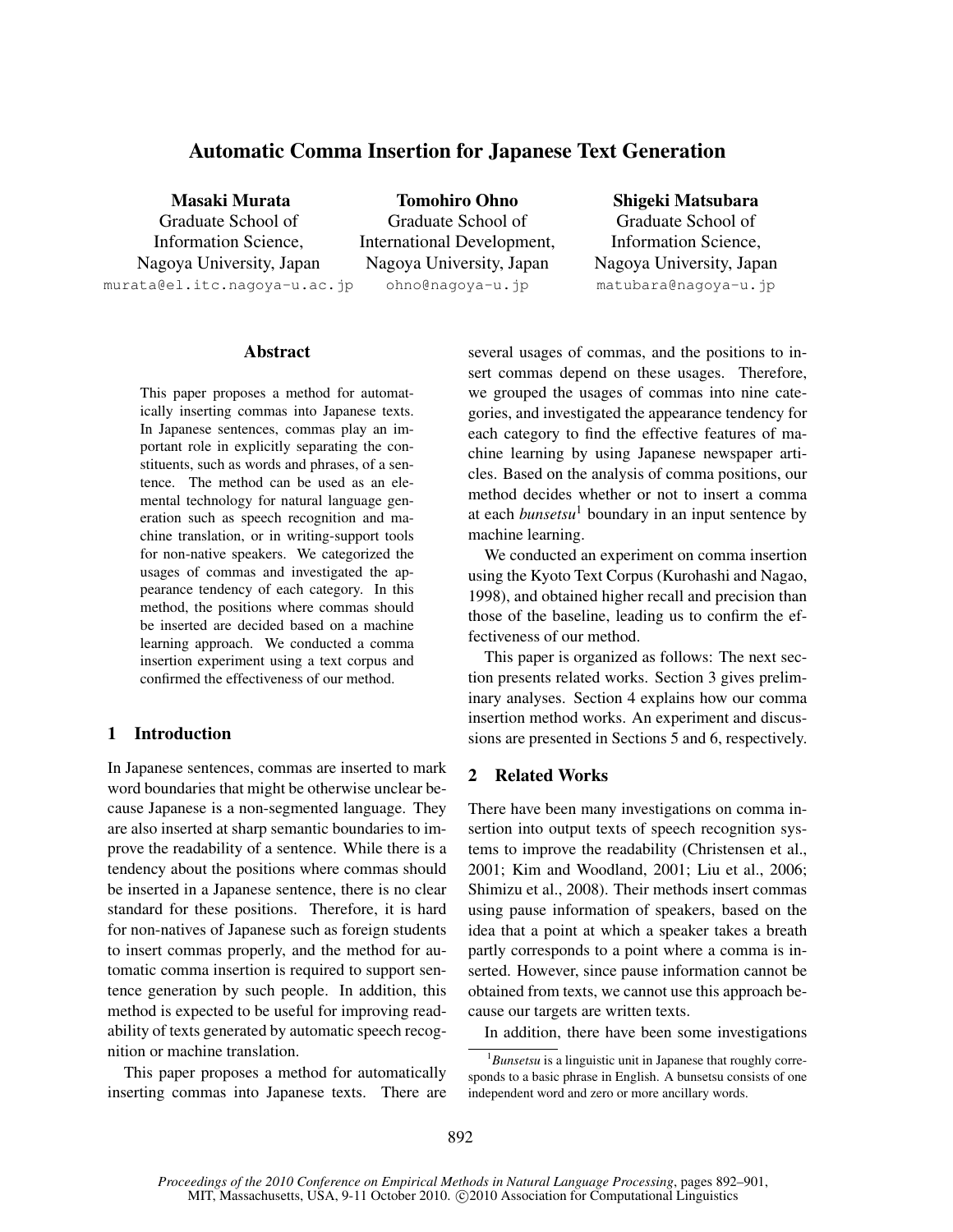on comma insertion into non-Japanese written texts (White and Rajkumar, 2008; Guo et al., 2010). In Japanese, there are several usages of commas, and some usages are specific to Japanese due to its linguistic nature. Therefore, just adopting the above mentioned methods, which have been developed to process non-Japanese texts, is not sufficient to enable high-quality comma insertion into Japanese sentences. Development of a method based on the detailed analysis of Japanese commas is required.

Furthermore, there have been some investigations on comma insertion into Japanese written texts (Hayashi, 1992; Suzuki et al., 1995). These investigations have adopted rule-based methods. However, the number of their rules is not necessarily sufficient, and no quantitative evaluation has been performed.

# 3 Analyses on Comma Usages

There have been several discussions on commas, including the draft of "Kutou-hou (punctuation)" made by Archives Division, Minister's Secretariat, Japanese Ministry of Education, Science and Culture in 1906. There are several usages of commas, and depending on the usage, the types of positions where commas are inserted are different. First, we examined some previous publications on commas (Honda, 1982; Inukai, 2002; Shogakukan's editiorial department, 2007). Based on the results of the examination, we classified the usages of commas into nine categories shown in Table 1. Here, commas in Japanese sentences and commas in English sentences have some common roles. In Japanese sentences, some commas have the same roles as commas in English sentences, but some commas have roles specific to Japanese due to its linguistic nature such as "Japanese is a non-segmented language" or "Japanese has *kanji* characters and *katakana* characters."

In our study, positions where a comma should be inserted are detected by using machine learning. We investigated the Kyoto Text Corpus version 4.0 (Kurohashi and Nagao, 1998) to find the effective features. The Kyoto Text Corpus is a collection of Japanese articles of Mainichi newspaper. We used the articles on January 1st and from January 3rd to 11th in 1995 as the analysis data. Table 2 shows the size of the data. The data had been manually

| Table 1: Categorization of usages of commas |  |
|---------------------------------------------|--|
|                                             |  |

| # | usage of comma                               |
|---|----------------------------------------------|
| 1 | commas between clauses                       |
| 2 | commas indicating clear dependency relations |
| 3 | commas for avoiding reading mistakes and     |
|   | reading difficulty                           |
| 4 | commas indicating the subject                |
| 5 | commas inserted after a conjunction or       |
|   | adverb at the beginning of a sentence        |
| 6 | commas inserted between parallel words or    |
|   | phrases                                      |
|   | commas inserted after an adverbial phrase to |
|   | indicate time                                |
| 8 | commas emphasizing the adjacent word         |
|   |                                              |

9 other

| Table 2: Size of the analysis data |         |  |  |
|------------------------------------|---------|--|--|
| sentences                          | 11,821  |  |  |
| bunsetsus                          | 117,501 |  |  |
| characters                         | 503,970 |  |  |
| commas                             | 16,595  |  |  |
| characters per sentence            | 42.63   |  |  |

annotated with information on morphological analysis, bunsetsu segmentation and dependency<sup>2</sup> analysis. Clause boundaries were detected by the clause boundary detection program CBAP (Kashioka and Maruyama, 2004).

Out of all the inserted commas, only 1.43% were inserted at positions which were not bunsetsu boundaries. Therefore, we analyzed only commas inserted at bunsetsu boundaries. Of 105,680 bunsetsu boundaries, commas were inserted at 16,357 bunsetsu boundaries, that is, the rate of comma insertion was 15.48%. In the following sections, we focus on morphemes, clause boundaries, dependency relation and the number of characters between commas, and investigate their relations with commas.

### 3.1 Commas between Clauses

If a sentence consists of several clauses, inserting a comma between clauses makes clear the sentence

<sup>&</sup>lt;sup>2</sup>A dependency in a Japanese sentence is a modification relation in which a modifier bunsetsu depends on a modified bunsetsu. That is, the modifier bunsetsu and the modified bunsetsu work as a modifier and a modifyee, respectively.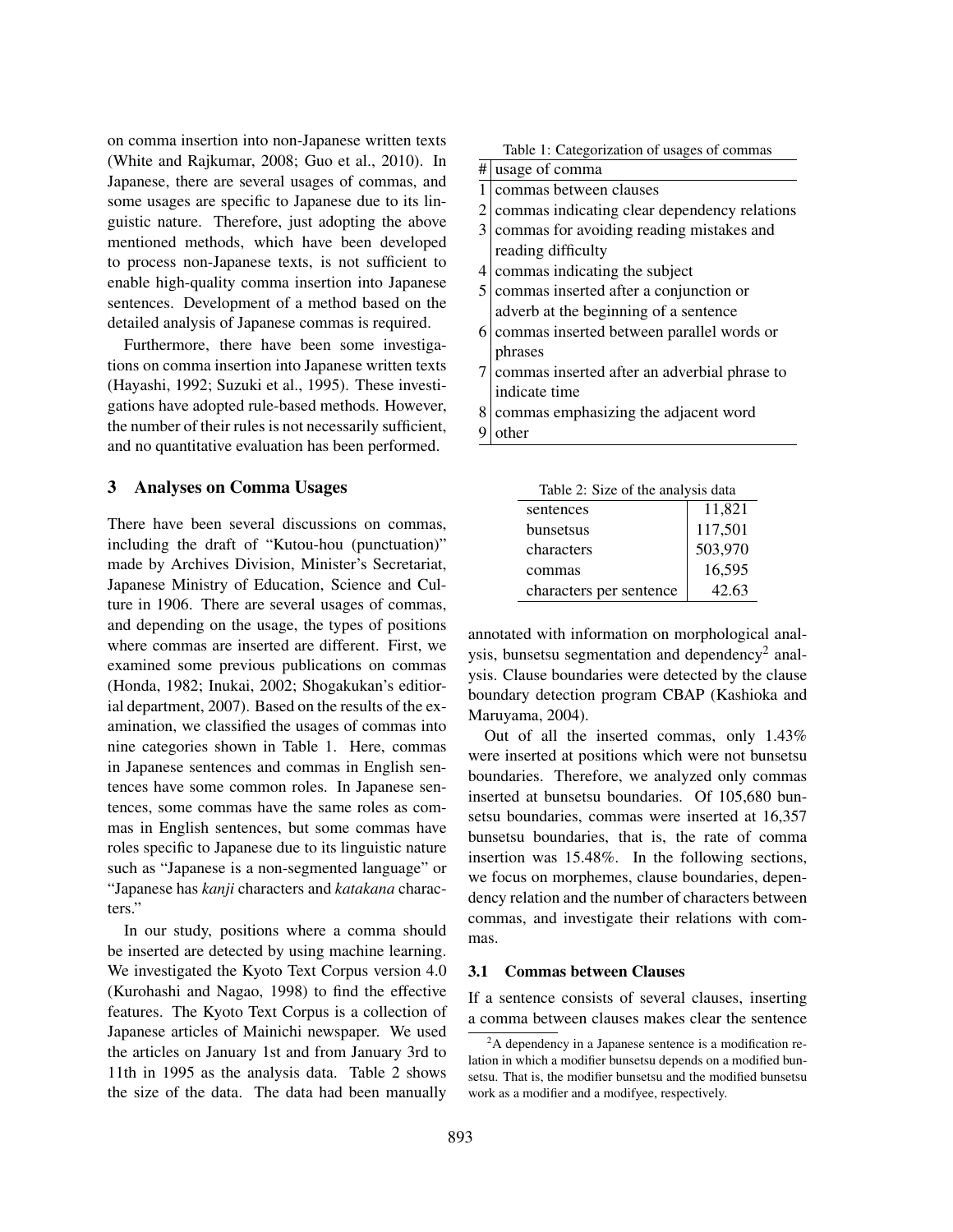| type of clause boundary | ratio of comma |                  |  |
|-------------------------|----------------|------------------|--|
|                         |                | insertion $(\%)$ |  |
| topicalized element-wa  | 16.94          | (1,446/8,536)    |  |
| adnominal clause        | 0.72           | (43/5,960)       |  |
| continuous clause       | 84.57          | (2,685/3,175)    |  |
| compound clause-te      | 23.31          | (394/1,690)      |  |
| quotational clause      | 4.40           | (74/1,680)       |  |
| supplement clause       | 17.53          | (245/1,398)      |  |
| discourse marker        | 60.13          | (650/1,081)      |  |
| compound clause-ga      | 93.85          | (946/1,008)      |  |
| compound clause-de      | 84.52          | (606/717)        |  |
| condition clause-to     | 81.66          | (423/518)        |  |

Table 3: Rates of comma insertion according to the clause boundary type

structure. Therefore, a clause boundary is considered to be a strong candidate of a position where a comma is inserted. For example, in the following sentence<sup>3</sup>:

• 国連による対イラク制裁解除に向け、関係の深い 仏に一層の協力を求めるのが狙いとみられる。 (Toward lifting the sanctions imposed on Iraq by United Nations, the aim seems to be to request further cooperation from France, which has close ties to Iraq.)

a comma is inserted at the clause boundary right after the continuous clause "国連による対イラク制 裁解除に向け (Toward lifting the sanctions imposed on Iraq by United Nations)." Like this example, the same usage of commas is seen in English as well.

In the analysis data, there existed 29,278 clause boundaries excluding sentence breaks. Among them, commas were inserted at 8,805 positions (30.01%). The rate is higher than that of bunsetsu boundaries. This indicates that commas tend to be inserted at clause boundaries.

We investigated the rate of comma insertion about  $114$  types<sup>4</sup> of clause boundaries. Table 3 shows the top 10 clause boundary types according to the occurrence frequency, and the rates of comma inser-



Figure 1: Commas making clear dependency relations

tion. In cases of "continuous clause" and "compound clause*-de*," the rates were higher than 84%. On the other hand, in cases of "adnominal clause" and "quotational clause," the rates were lower than 5%. This means that the likelihoods of comma insertion are different according to the clause boundary type.

### 3.2 Commas and Dependency Structure

Commas have a role to make dependency relations clearer. Commas tend to be inserted right after a bunsetsu that depends on a distant bunsetsu. In Figure 1, although the bunsetsu " $\mathcal{F}\rightarrow\mathcal{F}\mathcal{F}$ " (in Asia)" depends on the bunsetsu "山積している (causes)," if the comma right after the bunsetsu " $\mathcal{F}\mathcal{V}\mathcal{F}\mathcal{F}$  (in Asia)" is not inserted, the readers might mistakenly understand that the bunsetsu " $\mathcal{F} \circ \mathcal{F} \circ \mathcal{F}$  (in Asia)" depends on the next bunsetsu "急浮上する (strong)." To avoid the mistake, the comma is inserted.

In the analysis data, there existed 66,984 bunsetsus which depend on the next bunsetsu. Among the bunsetsu boundaries right after them, 2,302 (3.44%) were the positions where a comma was inserted. On the other hand, in the case of a bunsetsu boundary right after a bunsetsu which does not depend on the next bunsetsu, the rate of comma insertion was 36.32% (14,055/38,696).

In addition, when the modifyee of a bunsetsu is located outside the clause containing the bunsetsu, i.e. to the right of the clause end, commas are considered to be more frequently inserted right after the bunsetsu because such bunsetsu causes more complex dependency structure. The rate of comma insertion right after such bunsetsu is 54.24%.

<sup>&</sup>lt;sup>3</sup>We underlined commas which we mentioned in the example and the corresponding positions in the translation of the example.

<sup>&</sup>lt;sup>4</sup>In our research, we used the types of clause boundaries defined by the Clause Boundary Annotation Program (Kashioka and Maruyama, 2004).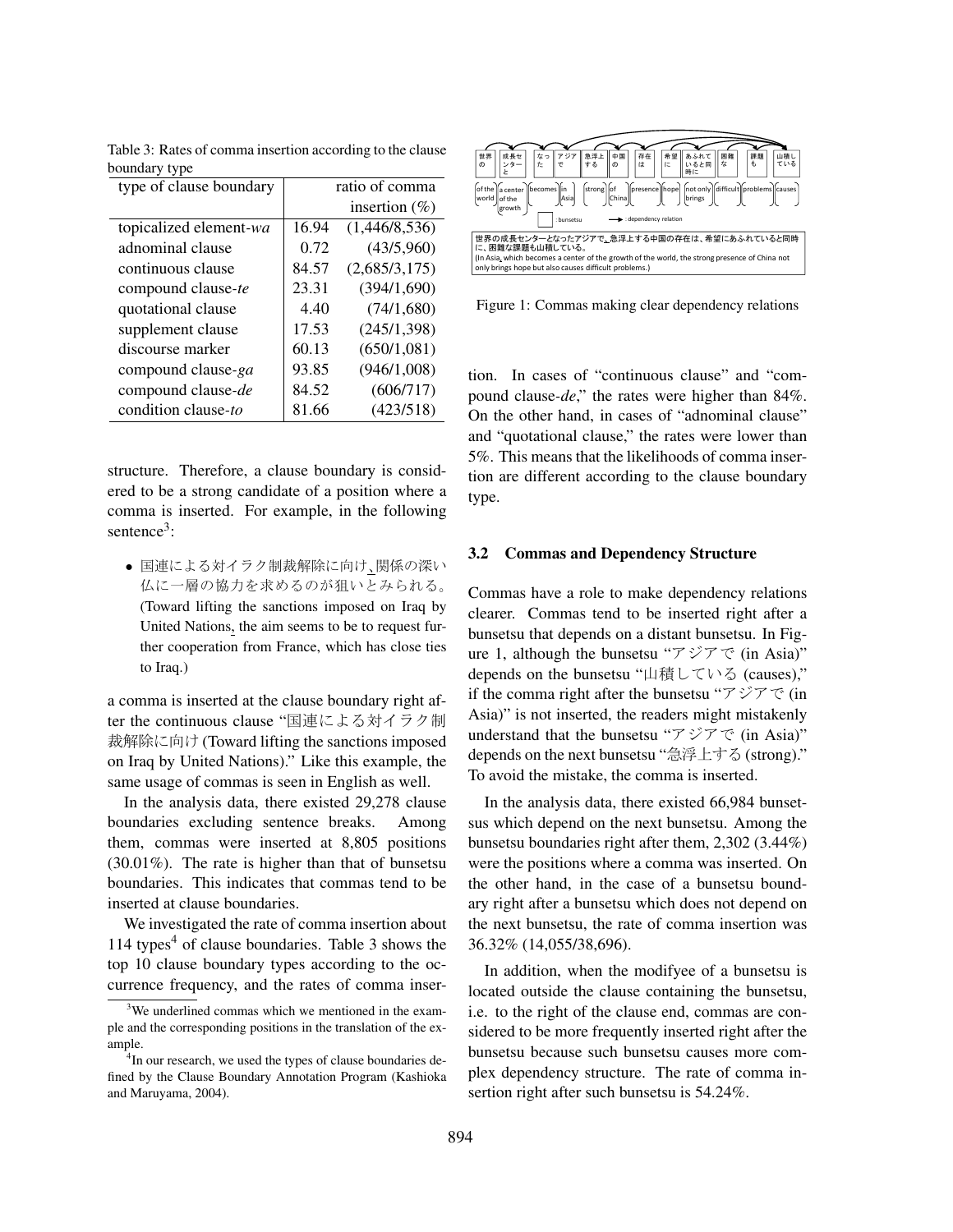# 3.3 Commas for Avoiding Reading Mistakes and Reading Difficulty

Although, unlike English, Japanese is a nonsegmented language, word boundaries are easy to detect because Japanese has three types of characters; *hiragana* characters, *katakana* characters, and *kanji* characters. However, if the same types of characters appear sequentially, readers may make a reading mistake or feel difficulty in reading them. To avoid such mistakes and difficulty, there is a usage of commas specific to Japanese.

In the following example, a comma is inserted between two sequentially appearing words "焼却 (burned)" and " $\overline{\mathcal{K}}$  (ashes)" both of which consist of only *kanji* characters.

• 川崎さんの遺体を群馬県利根郡片品村花咲の知 人宅に運んで焼却、灰を同村の山林に捨てたこと を認める内容という。(He seemed to acknowledge that he had carried the corpse of Mr. Kawasaki to an acquaintance in Hanasaki, Katashina-mura, Tonegun, Gunma Prefecture, burned it and abandoned its ashes in the mountain forest in Katashina-mura.)

The comma was inserted because if there was no comma, the word boundary would become unclear and reading difficulty would be caused. Among 2,409 bunsetsu boundaries over which *kanji* characters appeared sequentially, commas were inserted at 2,188 (90.83%) bunsetsu boundaries. In the case of *katakana* characters, the rate was 97.69% (211/216). Commas tend to be inserted at most bunsetsu boundaries if *kanji* characters or *katakana* characters sequentially appear over a boundary.

### 3.4 Commas Indicating the Subject

Commas are considered to be inserted right after a bunsetsu that represents the subject of a sentence. For example, in Figure 2, a comma is inserted right after the bunsetsu " $\mathbb{R} \times \mathbb{R}$  (war)" to indicate that the bunsetsu is the subject of the sentence. Here, we pay attention to the clause boundary of the type "topicalized element*-wa*." The rate that commas were inserted at the clause boundaries "topicalized element*wa*" was 16.94% (1,446/8,536). This rate is almost the same as that of bunsetsu boundaries. On the other hand, the commas inserted at the clause boundaries "topicalized element*-wa*" accounted for 8.84%  $(1,446/16,357)$  of all the inserted commas.



Figure 2: Comma insertion at the clause boundary "topicalized element*-wa*"

In the case of the clause boundary "topicalized element*-wa*" right after a bunsetsu which does not depend on the next bunsetsu (e.g., the bunsetsu " $\mathbb{R}$ "  $\forall$  ( $\forall$  (war)" in Figure 2), the rate of comma insertion was 20.71% (1,426/6,886). The rate is higher than that of all the clause boundaries "topicalized element*-wa*." This shows that commas tend to be especially inserted at the "topicalized element*-wa*" right after bunsetsus which do not depend on the next bunsetsu.

#### 3.5 Commas after Conjunction or Adverb

Commas tend to be inserted right after a conjunction or an adverb located at the beginning of a sentence. These commas correspond to English commas which are inserted right after a word such as "however" and "furthermore" located at the beginning of a sentence.

• しかし、私はそれに同感する気持ちになれない。 (However, I do not feel like agreeing on it.)

In the analysis data, there existed 695 bunsetsus whose rightmost morpheme is a conjunction and which are located at the beginning of a sentence. Among them, commas were inserted right after 498 (71.65%) bunsetsus. In the case of bunsetsus whose rightmost morpheme is an adverb, the rate was 30.97% (140/452).

# 3.6 Commas Inserted between Parallel Words or Phrases

Commas have a function which makes clear separation between parallel words or phrases. The following example shows commas separating parallel nouns.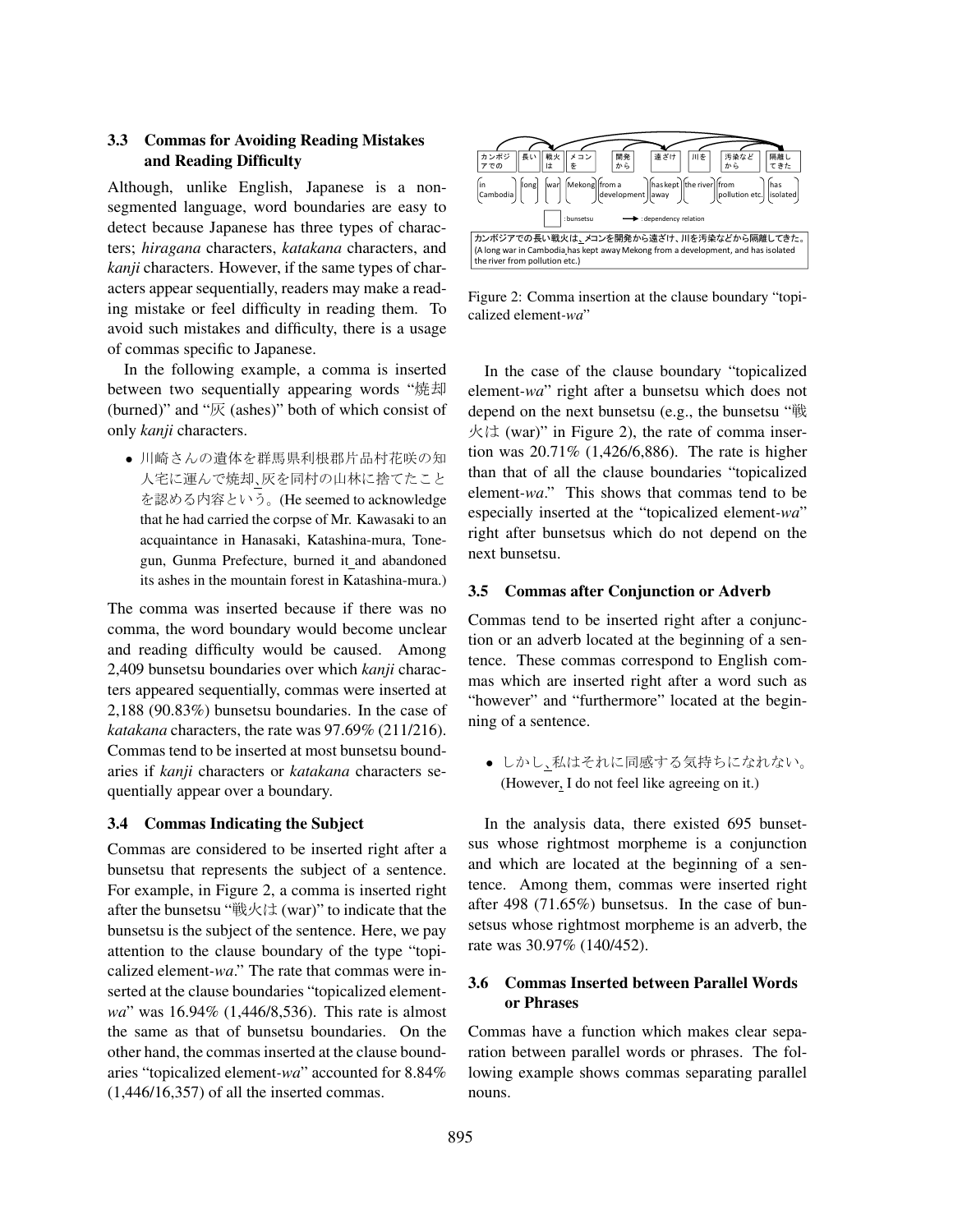● むしろ地球規模の環境、人口、食糧など広範に国 連の果たさなければならない役割は大きい。(The United Nations should play a lot of roles in a broad range of fields, such as the global environment, population, and food.)

In this example, commas are inserted to separate parallel nouns "環境 (environment)," "人口 (population)" and "食糧 (food)". In English, there are commas which perform the same role. In fact, commas were inserted between "environment" and "population" and between "population" and "food" in the translation of the above example. When bunsetsus whose rightmost morpheme is a noun appear sequentially, the rate of comma insertion between such bunsetsus is 59.39% (3,330/5,607).

Also, commas are inserted to separate parallel phrases. In the following example,

• メニューは前夜、首相が何を食べたかを調べて同 じ献立を避けたり、和食と洋食のバランスを考え たりして決める。(The menu is decided by avoiding the menu the Prime Minister ate on the previous night, and by considering the balance between the Japanese food and the European food.)

a comma is inserted right after the bunsetsu " $#t \uparrow \sim$  $\theta$  (avoiding)" to make clear separation between the parallel phrases "同じ献立を避けたり (by avoiding the menu)" and "和食と洋食のバランスを考え  $\hbar$  b  $\cup$   $\tau$  (by considering the balance between the Japanese food and the European food)." The rate of comma insertion between two parallel phrases is 79.89% (751/940). This is much higher than that of bunsetsu boundaries, indicating that commas tend to be inserted when phrases are paralleled.

### 3.7 Number of Characters between Commas

If there are too many commas at a short distance, the sentence becomes hard to read. Therefore, the number of characters between commas is expected to be not too small. Also, because a long sequence of characters without a comma is generated if the distance between commas is very long, the occurrence frequency of such sequences of characters is considered to be low.

We investigated the number of characters between commas and its occurrence frequency. Figure 3



Figure 3: Number of characters between commas and its occurrence frequency

shows the results of investigation. When the number of characters between commas is either large or small, the occurrence frequency is low.

### 4 Comma Insertion Method

In our method, a sentence, on which morphological analysis, bunsetsu segmentation, clause boundary analysis and dependency analysis have been performed, is considered the input. Our method decides whether or not to insert a comma at each bunsetsu boundary in an input sentence. Based on the analysis results in Section 3, our method adopts the bunsetsu boundaries as candidate positions where a comma is inserted. Our method identifies the most appropriate combination among all combinations of positions where a comma can be inserted, by using the probabilistic model. In this paper, input sentences which consist of  $n$  bunsetsus are represented by  $B = b_1 \cdots b_n$ , and the results of comma insertion by  $R = r_1 \cdots r_n$ . Here,  $r_i$  is 1 if a comma is inserted right after bunsetsu  $b_i$ , and 0 otherwise. We indicate the  $j$ -th sequence of bunsetsus created by dividing an input sentence into  $m$  sequences as  $L_j = b_1^j \cdots b_{n_j}^j (1 \le j \le m)$ , and then,  $r_k^j = 0$  if  $1 \leq k < n_j$ , and  $r_k^j = 1$  if  $k = n_j$ .

#### 4.1 Probabilistic Model for Comma Insertion

When an input sentence  $B$  is provided, our method identifies the comma insertion  $R$  that maximizes the conditional probability  $P(R|B)$ . Assuming that whether or not to insert a comma right after a bunsetsu is independent of other commas except the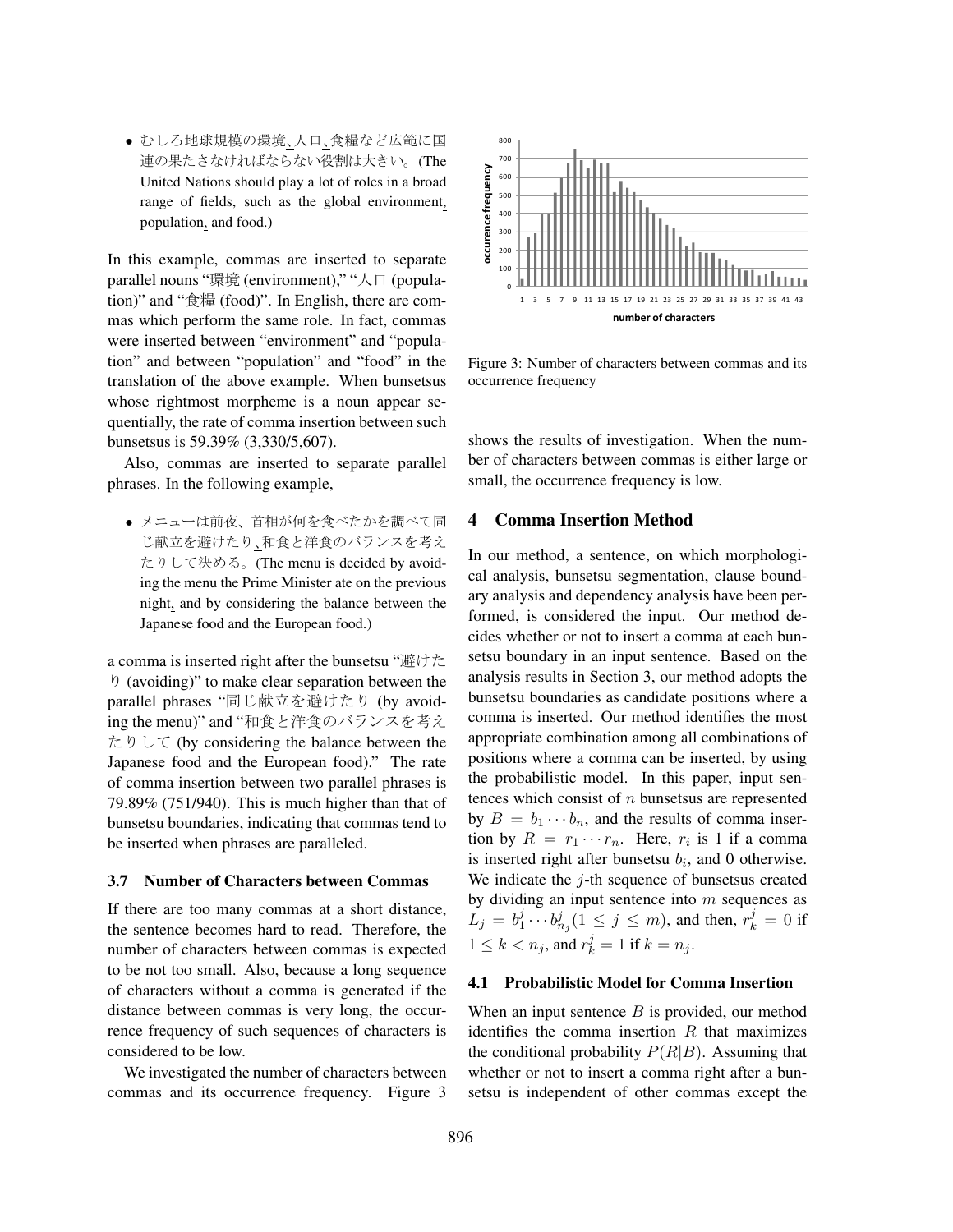| Table 4: Features used for the maximum entropy method |                                                                                                            |  |  |  |
|-------------------------------------------------------|------------------------------------------------------------------------------------------------------------|--|--|--|
| morphological                                         | the rightmost independent morpheme, i.e. head word, (part-of-speech and inflected form) and                |  |  |  |
| information                                           | rightmost morpheme (part-of-speech) of a bunsetsu $b_k^j$                                                  |  |  |  |
|                                                       | the rightmost morpheme (a surface form) of $b_k^j$ if the rightmost morpheme is a particle                 |  |  |  |
|                                                       | the first morpheme (part-of-speech) of $b_{k+1}^j$                                                         |  |  |  |
| commas inserted                                       | whether or not a clause boundary exists right after $b_k^j$                                                |  |  |  |
| between clauses                                       | type of a clause boundary right after $b_k^j$ if there exists a clause boundary                            |  |  |  |
| commas indicating                                     | whether or not $b_k^j$ depends on the next bunsetsu                                                        |  |  |  |
| clear dependency                                      | whether or not $b_k^j$ depends on a bunsetsu located after the final bunsetsu of the clause including      |  |  |  |
| relations                                             | the next bunsetsu of $b_k^j$                                                                               |  |  |  |
|                                                       | whether or not $b_k^j$ is depended on by the bunsetsu located right before it                              |  |  |  |
|                                                       | whether or not the dependency structure of a sequence of bunsetsus between $b_k^j$ and $b_1^j$ is closed   |  |  |  |
| commas avoiding                                       | whether or not both the rightmost morpheme of $b_k^j$ and first morpheme of $b_{k+1}^j$ are <i>kanji</i>   |  |  |  |
| reading mistakes and                                  | characters                                                                                                 |  |  |  |
| reading difficulty                                    | whether or not both the rightmost morpheme of $b_k^j$ and first morpheme of $b_{k+1}^j$ are katakana       |  |  |  |
|                                                       | characters                                                                                                 |  |  |  |
| commas indicating                                     | whether or not there exists a clause boundary "topicalized element-wa" right after $b_k^j$ and $b_k^j$     |  |  |  |
| the subject                                           | depends on the next bunsetsu                                                                               |  |  |  |
|                                                       | whether or not there exists a clause boundary "topicalized element-wa" right after $b_k^j$ and the         |  |  |  |
|                                                       | string of characters right before $b_k^j$ is " $\heartsuit$ ' $\forall$ (dewa)"                            |  |  |  |
|                                                       | the number of characters in a phrase indicating the subject <sup>5</sup> if there exists a clause boundary |  |  |  |
|                                                       | "topicalized element-wa" right after $b_k^j$                                                               |  |  |  |
|                                                       | whether or not a clause boundary "topicalized element-wa" exists right after $b_k^j$ and a bunsetsu        |  |  |  |
|                                                       | whose rightmost morpheme is a verb depends on the modified bunsetsu of $b_k^j$ .                           |  |  |  |
| commas inserted                                       | whether or not $b_k^j$ appears at the beginning of a sentence and its rightmost morpheme is a              |  |  |  |
| after a conjunction                                   | conjunction                                                                                                |  |  |  |
| or adverb at the be-                                  | whether or not $b_k^j$ appears at the beginning of a sentence and its rightmost morpheme is an             |  |  |  |
| ginning of a sentence                                 | adverb                                                                                                     |  |  |  |
| commas inserted                                       | whether or not both the rightmost morphemes of $b_k^j$ and $b_{k+1}^j$ are nouns                           |  |  |  |
| between parallel                                      | whether or not a predicate at the sentence end is depended on by $b_k^j$ whose rightmost                   |  |  |  |
| words or phrases                                      | independent morpheme is a verb and by any of the bunsetsus which are located after $b_k^j$ and of          |  |  |  |
|                                                       | which the rightmost independent morpheme is a verb                                                         |  |  |  |
| number of characters                                  | one of the following 4 categories if the number of characters from $b_1^j$ to $b_k^j$ is found there       |  |  |  |
| from $b_1^j$ to $b_k^j$                               | ([num = 1], $[2 \leq num \leq 3]$ , $[4 \leq num \leq 21]$ , $[22 \leq num]$ )                             |  |  |  |

one appearing immediately before that bunsetsu,  $P(R|B)$  can be calculated as follows:

$$
P(R|B)
$$
\n
$$
= P(r_1^1 = 0, \dots, r_{n_1-1}^1 = 0, r_{n_1}^1 = 1, \dots, r_1^m = 0, \dots, r_{n_m-1}^m = 0, r_{n_m}^m = 1|B)
$$
\n
$$
\approx P(r_1^1 = 0|B) \times \dots
$$
\n
$$
\times P(r_{n_1-1}^1 = 0|r_{n_1-2}^1 = 0, \dots, r_1^1 = 0, B)
$$
\n
$$
\times P(r_{n_1}^1 = 1|r_{n_1-1}^1 = 0, \dots, r_1^1 = 0, B) \times \dots
$$
\n
$$
\times P(r_1^m = 0|r_{n_{m-1}}^{m-1} = 1, B) \times \dots
$$
\n
$$
\times P(r_{n_m-1}^m = 0|r_{n_m-2}^m = 0, \dots, r_1^m = 0, r_{n_{m-1}}^{m-1} = 1, B)
$$
\n
$$
\times P(r_{n_m}^m = 1|r_{n_{m-1}}^m = 0, \dots, r_1^m = 0, r_{n_{m-1}}^{m-1} = 1, B)
$$

where  $P(r_k^j = 1 | r_{k-1}^j = 0, \dots, r_1^j = 0, r_{n_{j-1}}^{j-1} =$  $(1, B)$  is the probability that a comma is inserted right after a bunsetsu  $b_k^j$  when the sequence of bunsetsus  $B$  is provided and the position of  $j$ -th comma is identified. Similarly,  $P(r_k^j = 0 | r_{k-1}^j = 0, \dots, r_1^j =$  $0, r_{n_{j-1}}^{j-1} = 1, B)$  is the probability that a comma is not inserted right after a bunsetsu  $b_k^j$ . These probabilities are estimated by the maximum entropy method. The result  $R$  which maximizes the conditional probability  $P(R|B)$  is regarded as the most appropriate result of comma insertion, and calculated by dynamic programming.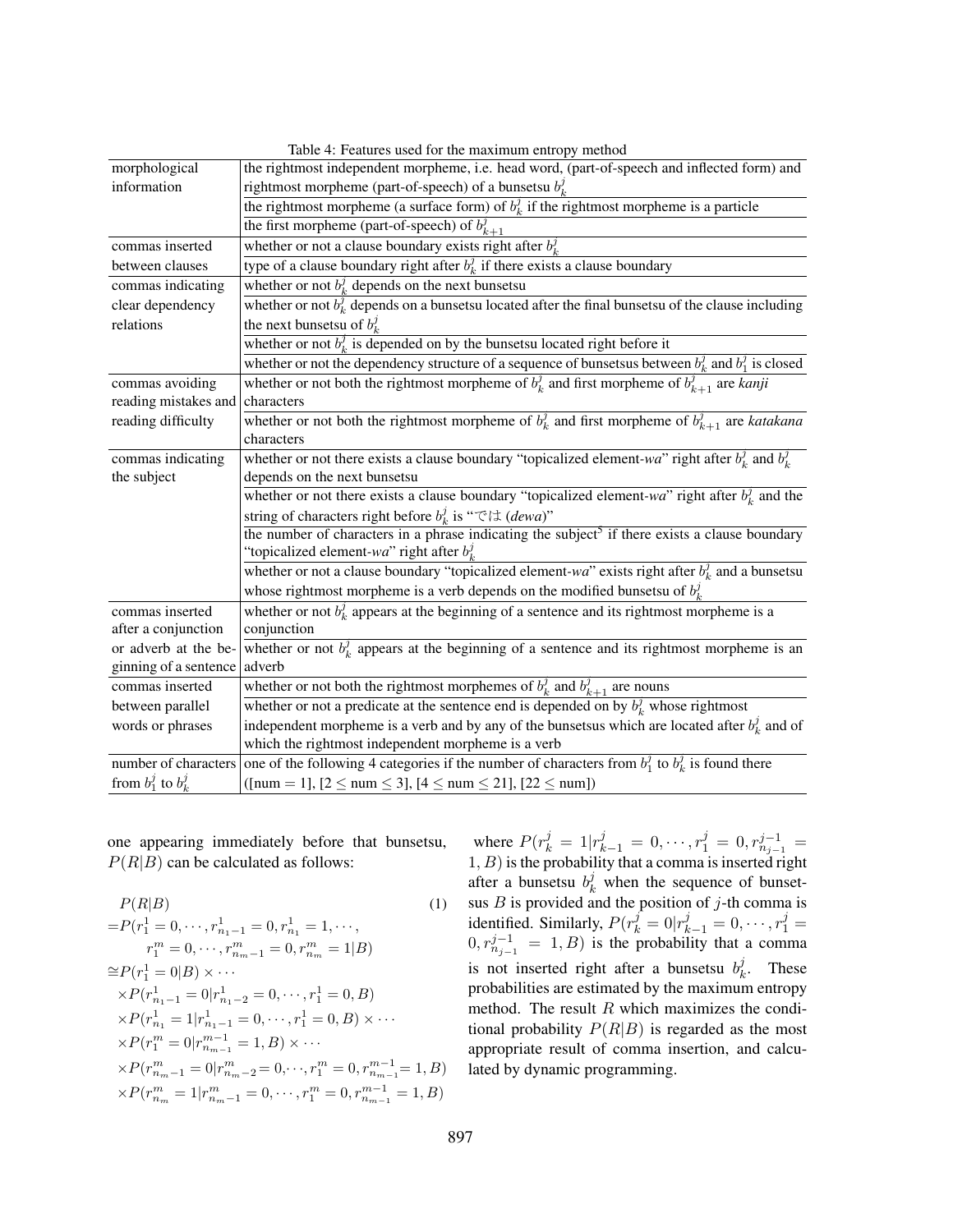### 4.2 Features on Maximum Entropy Method

To estimate  $P(r_k^j = 1 | r_{k-1}^j = 0, \dots, r_1^j =$  $(0, r_{n_{j-1}}^{j-1} = 1, B)$  and  $P(r_k^j = 0 | r_{k-1}^j = 0, \dots, r_1^j = 1)$  $(0, r_{n_{j-1}}^{j-1} = 1, B)$  by the maximum entropy method, we used the features in Table 4 based on the analysis described in Section 3.

### 5 Experiment

To evaluate the effectiveness of our method, we conducted an experiment using a Japanese text corpus.

### 5.1 Outline of Experiment

As the experimental data, we used the newspaper articles in the Kyoto Text Corpus version 4.0 (Kurohashi and Nagao, 1998). We used the articles from January 14th to 17th as the test data. The training data is same as the analysis data. Table 5 shows the size of the test data. Here, we used the maximum entropy method tool (Le, 2008) with the default options except "-i 2000."

In the evaluation, we obtained the recall, the precision and their harmonic mean, i.e., F-measure. The recall and precision are respectively defined as follows.

$$
recall = \frac{\# of \ correctly \ inserted \ commas}{\# of \ commas \ in \ the \ correct \ data}
$$

$$
precision = \frac{\# of~correctly~inserted~commas}{\#~of~inserted~commas}
$$

In our research, to realize automatic comma insertion with high quality, we analyzed each usage of commas and decided the features for the ME method based on the analysis. To confirm the effectiveness of our features, we established the baseline method as a comparative method whereby commas are inserted by the ME method in which only simple morphological information is used. The baseline method uses the morphological information in Table 4 and the information of the rightmost morpheme (a surface form) of a bunsetsu as features.

### 5.2 Experimental Results

Table 6 shows the experimental results of the baseline and our method. The recall and precision were 69.13% and 84.13% respectively, and we confirmed that our method had higher performance than

| Table 5: Size of test data |         |  |  |
|----------------------------|---------|--|--|
| sentences                  | 4,659   |  |  |
| bunsetsus                  | 46,511  |  |  |
| characters                 | 198,899 |  |  |
| commas                     | 6,549   |  |  |
| characters per sentence    | 42.69   |  |  |

Table 6: Experimental results

|          | recall |                                    | precision F-measure |
|----------|--------|------------------------------------|---------------------|
| our      | 69.13% | 84.13%                             | 75.90               |
| method   |        | $ (4,527/6,549) $ $(4,527/5,381) $ |                     |
| baseline | 51.38% | 70.90%                             | 59.58               |
|          |        | $(3,365/6,549)$ $(3,365/4,746)$    |                     |

the baseline method. The percentage of sentences wherein all commas were correctly inserted was 55.81%.

Figure 4 shows the comparison between the results of our method and the baseline method. The baseline method was not able to insert commas right after the bunsetsu "浮かんでいるが (are floated)" or "決まらないため (not decided)" but inserted commas at unnatural positions such as between "名乗る (calling himself)" and "副司令官が (the vice commander)." On the other hand, our method was able to insert commas properly at such bunsetsu boundaries.

### 6 Discussion

#### 6.1 Error Analysis

Among positions where commas existed in the test data, there existed 2,022 positions where our method did not insert commas. Among them, 862 were clause boundaries, and the clause boundary "topicalized element*-wa*" accounted for 53.36% (460/862) of them. There were a lot of clause boundaries of the type "topicalized element*-wa*," and the number of commas inserted at such boundaries was large. But, the rate of comma insertion itself was not very high. We can say that the four features about "topicalized element*-wa*" did not always work well. Ta-

<sup>&</sup>lt;sup>5</sup>Phrases indicating the subject is a sequence of bunsetsus consisting of  $b_k^j$  and all bunsetsus that are connected to  $b_k^j$  when we trace their dependency relationship in modifier-to-modifyee direction.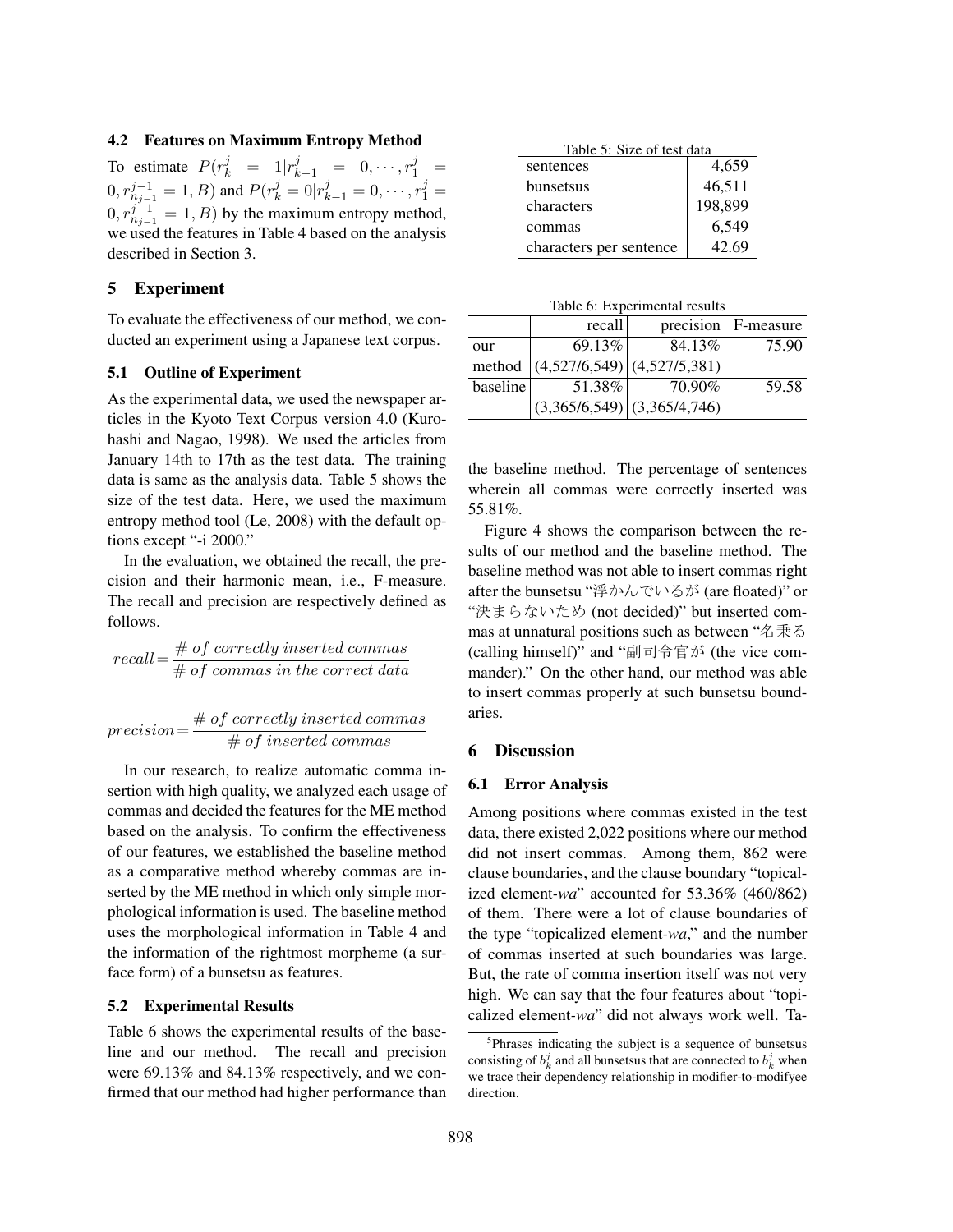| マルコスと名乗る副司令官が表に出てくるが、実際の司<br> 令官は不明。<br>  (While the vice commander_calling himself Marcos appears<br>in public, an actual commander is uncertain.)          |
|--------------------------------------------------------------------------------------------------------------------------------------------------------------|
| baseline:                                                                                                                                                    |
| マルコスと名乗る <u>、</u> 副司令官が表に出てくるが、実際の<br> 司令官は不明。<br>(While the vice commander, calling himself Marcos appears in<br>public, an actual commander is uncertain.) |

Figure 4: Comparison of the results of our method and baseline method

ble 7 shows the results of comma insertion at the clause boundaries "topicalized element*-wa*." While there existed 601 commas at such boundaries in the test data, only 141 commas were inserted correctly. We need to consider more effective features about "topicalized element*-wa*."

As for other cases, there existed 130 bunsetsu boundaries between parallel words where commas were not inserted. One example of such case is shown below.

# • correct data:

ボウルに豚の背脂、ニンニク、ショウガ、ネギの みじん切りを入れ、彩りの赤ピーマンも加えま OD(Put pork backfat, garlic, ginger and shredded green onion in a bowl, and add red bell peppers for color.)

|  |  |                                 | Table 7: Result of comma insertion at the clause bound- |  |  |  |
|--|--|---------------------------------|---------------------------------------------------------|--|--|--|
|  |  | aries "topicalized element-wa." |                                                         |  |  |  |

| recall    | precision | F-measure |
|-----------|-----------|-----------|
| 23.46%    | 59.49%    | 33.65     |
| (141/601) | (141/237) |           |

### • our method:

ボウルに豚の背脂ニンニク、ショウガ、ネギのみ じん切りを入れ、彩りの赤ピーマンも加えます。 (Put pork backfat garlic, ginger and shredded green onion in a bowl, and add red bell peppers for color.)

In the correct data, a comma was inserted between the bunsetsu " $\sharp$  fifi (backfat)" and " $\Longrightarrow$   $\Rightarrow$   $\flat$  (garlic)."

If a comma should be inserted right after the bunsetsu "背脂 (backfat)," the number of characters between commas would become too small to be judged as appropriate by the proposed method. So, the feature about the number of characters between commas may have had harmful effects there. On the other hand, a comma was inserted properly between the bunsetsu " $\Rightarrow$   $\Rightarrow$  (garlic)" and " $\Rightarrow$   $\Rightarrow$   $\forall$   $\forall$ (ginger)." This is because *katakana* characters appeared sequentially in addition to appearing as parallel nouns.

### 6.2 Unnatural Comma Insertion

When commas are inserted at obviously unnatural positions, they have a major impact on the understanding of a sentence by readers. Here, we investigated how many commas had been inserted at obviously unnatural positions by our method. For the article on January 14th (217 sentences, 2,349 bunsetsus) in the test data, we examined 47 commas inserted incorrectly. Three persons decided whether or not the inserted commas were obviously unnatural through consultations. Concretely, when all of the three persons felt that an inserted comma would make readers understand wrongly the meaning of the sentence, the comma was judged to be obviously unnatural.

Among 47 commas, 4 commas were judged obviously unnatural. This result shows that our method is capable of inserting commas at natural positions on some level.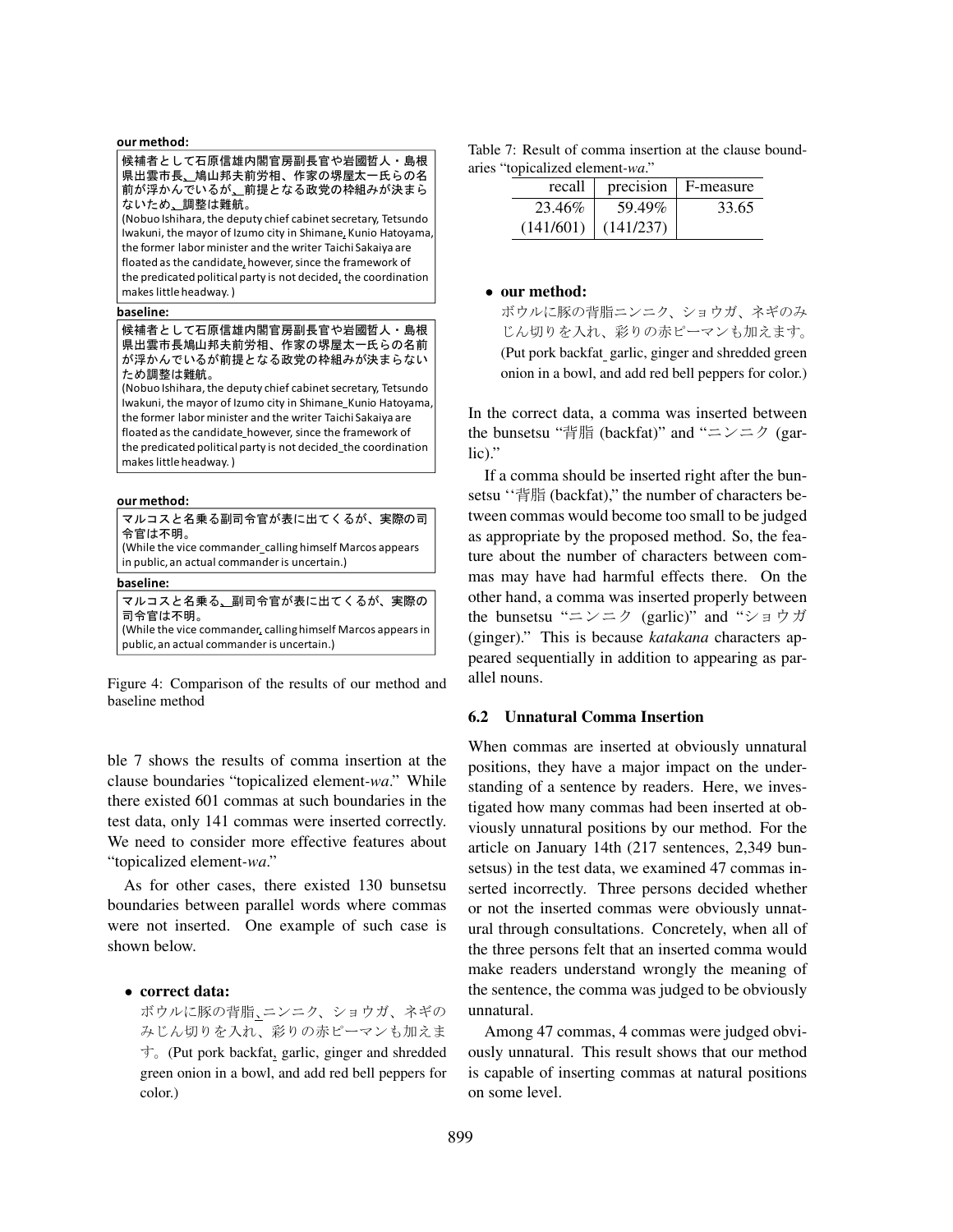| raoic of Comparison with human juugement |           |                       |                       |  |  |
|------------------------------------------|-----------|-----------------------|-----------------------|--|--|
|                                          | recall    |                       | $precision$ F-measure |  |  |
| by human                                 | 78.30%    | $80.58\%$             | 79.42                 |  |  |
|                                          |           | $(249/318)$ (249/309) |                       |  |  |
| our method                               | $71.07\%$ | 82.78%                | 76.48                 |  |  |
|                                          |           | $(226/318)$ (226/273) |                       |  |  |

Table 8: Comparison with human judgement

#### 6.3 Comparison with Human Judgement

In our experiment, we evaluated the results of comma insertion of our method by comparing them with the correct data. However, the sufficient level to be reached by automatic comma insertion is uncertain. Here, we evaluated our method by comparing them with the results of comma insertion by another person. By using the same data as used in the subsection 6.2, we conducted an experiment on comma insertion by an annotator who was familiar with writing Japanese documents. Table 8 shows the recall, the precision and the F-measure. The second row shows the results of our method for the same data. As the F-measure of the annotator was 79.42, it turned out that comma insertion task was difficult even for humans. For F-measure, our method achieved 96.30% (76.48/79.42) of the annotator's result. Also, the precision of our method was 82.78%. Although the comma insertion task is difficult, our method was able to properly insert commas.

# 7 Conclusion

This paper proposed a method for inserting commas into Japanese texts. Our method appropriately inserts commas based on the machine learning method using such features as morphemes, dependencies and clause boundaries. An experiment by using the Kyoto Text Corpus (Kurohashi and Nagao, 1998) showed an F-measure of 75.90, and we confirmed the effectiveness of our method.

The analysis of the experimental results showed that our method cannot insert commas of the particular usage. As a future work, it is necessary to find more useful features for commas of this usage and improve the recall of our method. Also, we will examine "commas emphasizing the adjacent word" which were not included in our targets.

### Acknowledgments

This research was partially supported by the Grantin-Aids for Scientific Research (B) (No. 22300051) and Young Scientists (B) (No. 21700157), and by the Continuation Grants for Young Researchers of The Asahi Glass Foundation.

### References

- Heidi Christensen, Yoshihiko Gotoh, and Steve Renals. 2001. Punctuation annotation using statistical prosody models. In *Proceedings of ISCA Workshop on Prosody in Speech Recognition and Understanding*, pages 35– 40.
- Yuqing Guo, Haifeng Wang, and Josef van Genabith. 2010. A linguistically inspired statistical model for Chinese punctuation generation. *ACM Transactions on Asian Language Information Processing*, 9(2):6:1– 6:27.
- Yoshihiko Hayashi. 1992. A three-level revision model for improving Japanese bad-styled expressions. In *Proceeding of 14th International Conference on Computational Linguistics*, pages 665–671.
- Katsuichi Honda. 1982. *Nihongo no sakubun gijutsu (Japanese writing skill)*. Asahi Shimbun Publications Inc. (In Japanese).
- Takashi Inukai. 2002. *Moji hyouki tankyuhou (Method of questioning characters and notations)*. Asakura Pulishing Co., Ltd. (In Japanese).
- Hideki Kashioka and Takehiko Maruyama. 2004. Segmentation of semantic unit in Japanese monologue. In *Proceedings of International Conference on Speech Language Technology and Oriental COCOSDA*, pages 87–92.
- Ji-hwan Kim and P. C. Woodland. 2001. The use of prosody in a combined system for punctuation generation and speech recognition. In *Proceedings of 7th European Conference on Speech Communication and Technology*, pages 2757–2760.
- Sadao Kurohashi and Makoto Nagao. 1998. Building a Japanese parsed corpus while improving the parsing system. In *Proceedings of 1st International Conference on Language Resources and Evaluation*, pages 719–724.
- Zhang Le. 2008. Maximum entropy modeling toolkit for python and c++. http://homepages.inf.ed. ac.uk/s0450736/maxent\_toolkit.html. [Online; accessed 1-March-2008].
- Yang Liu, Elizabeth Shriberg, Andreas Stolcke, Dustin Hillard, Mari Ostendorf, and Mary Harper. 2006. Enriching speech recognition with automatic detection of